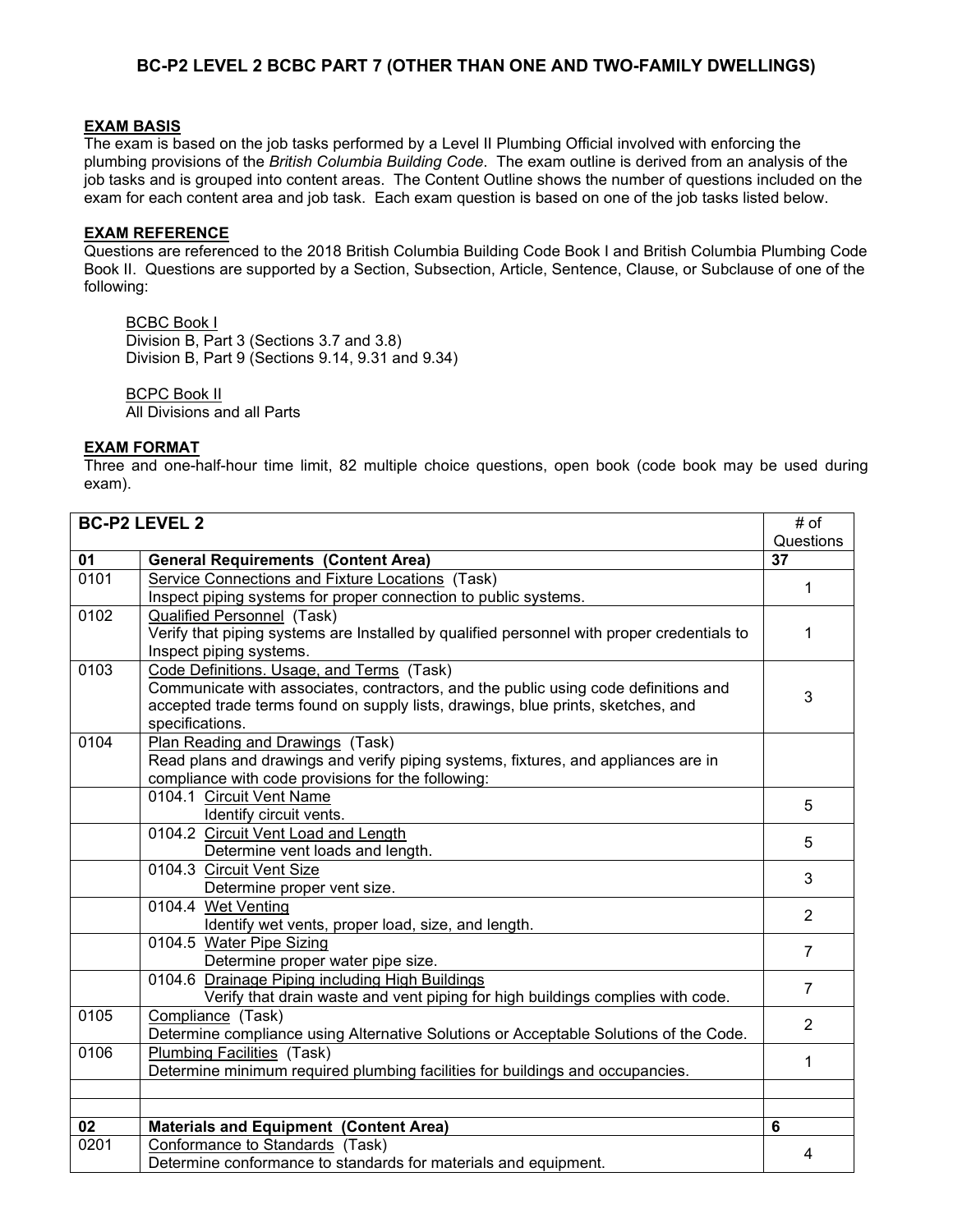# **BC-P2 LEVEL 2 BCBC PART 7 (OTHER THAN ONE AND TWO-FAMILY DWELLINGS)**

| 0202 | Location, Clearance, and Access (Task)                                                     |                |
|------|--------------------------------------------------------------------------------------------|----------------|
|      | Inspect the installation of fixtures, traps and interceptors, fittings and materials to    |                |
|      | determine they are Installed in compliance with code provisions including clearances,      | $\overline{2}$ |
|      | access and sealing.                                                                        |                |
|      |                                                                                            |                |
| 03   | <b>Piping (Content Area)</b>                                                               | 5              |
| 0301 | Piping Joints and Connections (Task)                                                       |                |
|      |                                                                                            | 3              |
|      | Inspect piping system joints and connections for compliance with code provisions.          |                |
| 0302 | Piping Protection, Support, Sleeves & Penetrations (Task)                                  |                |
|      | Inspect piping systems to insure they are protected from corrosion, stress and strain,     |                |
|      | freezing, physical damage including proper bedding and backfilling is used, and            | 1              |
|      | determine proper support, sleeving, penetrations and waterproofing of exterior             |                |
|      | openings.                                                                                  |                |
| 0303 | Required Testing of Plumbing Systems (Task)                                                |                |
|      | Determine that required tests of piping systems are performed                              | 1              |
|      |                                                                                            |                |
| 04   | <b>Drainage Systems (Content Area)</b>                                                     | 8              |
| 0401 |                                                                                            |                |
|      | Connection to Drainage Systems (Task)                                                      |                |
|      | Determine the connection of fixtures and piping to sanitary drainage systems complies      | 1              |
|      | with code provisions for approved materials and use of proper fittings, joints, and        |                |
|      | connectors.                                                                                |                |
| 0402 | Location of Fixtures (Task)                                                                |                |
|      | Determine that fixtures are located as required by the code for with proper locations,     | 1              |
|      | clearances, protection, pans and seismic restraint.                                        |                |
| 0403 | Treatment of Sewage and Wastes (Task)                                                      |                |
|      | Determine that provisions are made for treatment of sewage and wastes including            | 1              |
|      | chemical treatment, high-temperature and neutralization systems.                           |                |
| 0404 | Traps (Task)                                                                               |                |
|      | Verify that traps are installed according to code provisions including correct type, size, | 1              |
|      | design, and location.                                                                      |                |
| 0405 |                                                                                            |                |
|      | Drainage Piping (Task)                                                                     |                |
|      | Verify that drainage piping is installed according to all code provisions including size,  | 2              |
|      | location, slope, cleanouts, backflow prevention, sumps, and required ejectors.             |                |
| 0406 | Foundation Drainage (Task)                                                                 |                |
|      | Verify that foundation drainage piping is installed according to all code provisions       | $\overline{2}$ |
|      | including size and location.                                                               |                |
| 05   | <b>Venting Systems (Content Area)</b>                                                      | 12             |
| 0501 | Vent Sizing (Task)                                                                         |                |
|      | Inspect for proper sizing and the minimum venting requirements.                            | 7              |
| 0502 | Venting Methods (Task)                                                                     |                |
|      | Determine that wet venting, circuit venting, air admittance valves, and other venting      | 5              |
|      | methods comply with code requirements.                                                     |                |
|      |                                                                                            |                |
| 06   | <b>Potable Water Systems</b>                                                               | 9              |
| 0601 |                                                                                            |                |
|      | Materials, Joints, and Connections (Task)                                                  | $\overline{2}$ |
|      | Determine that approved materials, joints and connections are used.                        |                |
| 0602 | Identification, Sizing, and Valving (Task)                                                 |                |
|      | Inspect the service and distribution piping for proper Installation of cold and hot water  | 1              |
|      | delivery, identification, sizing and valving.                                              |                |
| 0603 | Protection against Contamination (Task)                                                    |                |
|      | Inspect the potable water supply and distribution piping for proper protection against     | 3              |
|      | contamination.                                                                             |                |
| 0604 | Pressure and Volume Requirements (Task)                                                    |                |
|      | Verify the minimum and maximum pressure and volume requirements.                           | 1              |
| 0605 | Water Efficiency (Task)                                                                    |                |
|      | Determine that flow rates of fittings supplying water to plumbing fixtures and fixture     | 2              |
|      | efficiency comply with code provisions.                                                    |                |
|      |                                                                                            |                |
|      |                                                                                            |                |
| 07   | <b>Non-Potable Water Systems</b><br>(Content Area)                                         | 1              |